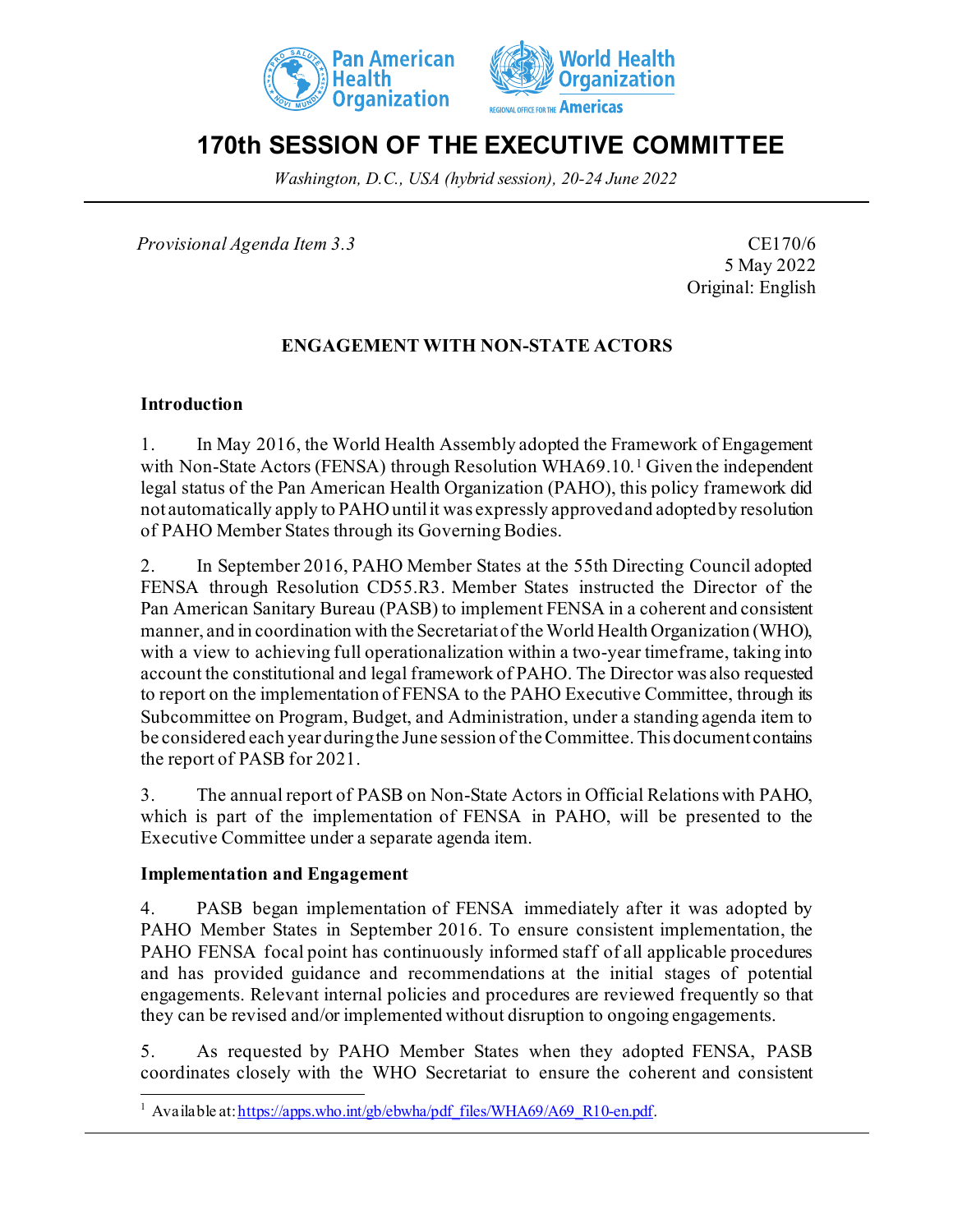implementation of FENSA, taking into account the legal status and Constitution of PAHO. In 2021, the PAHO FENSA Focal Point supported WHO Secretariat's decision to reactivate the network of global FENSA Focal Points. The network helps maintain consistency globally in mitigating potential risks. A dedicated platform for FENSA Focal Points was established to share knowledge, best practices, and documents. PASB also contributed to the WHO Report on Implementation of FENSA (Document EB150/38).

6. With regard to WHO's FENSA tools, the WHO Secretariat continues to update information on entities in official relations with WHO in the WHO Register of non-State actors, including their collaboration plans and annual reports.

7. As PAHO has done for many years, including prior to FENSA under its Guidelines for Collaboration with Private Enterprises, PASB proactively engages with a broad range of non-State actors in an effort to support PAHO Member States and to fulfill the Organization's mission. FENSA, as an enabling policy, provides a firm basis for strengthening and expanding such engagements for a positive impact on public health. Before engaging, PASB identifies issues through its well-defined due diligence and risk assessment process pursuant to paragraphs 29-36 of FENSA. The process is initiated when a technical department or country office submits information obtained from the non-State actor to the PAHO FENSA Focal Point. Such information includes, among other things, the non-State actor's name, membership, legal status, objective, governance structure, composition of decision-making bodies, assets, annual income and funding sources, webpage, and a disclosure form signed by the non-State actor indicating whether it is part of the tobacco or arms industries or otherwise has links with them. The PAHO FENSA Focal Point conducts a due diligence review from the information provided, an independent search about the entity from other sources to understand more about the non-State actor and independently verify the information provided, and an analysis of all of the information obtained to reach a clear understanding of the non-State actor and its profile. The PAHO FENSA Focal Point then conducts a risk assessment of the specific proposed engagement to determine whether specific risks exist and whether they can be mitigated or managed. The potential risks are weighed against the expected benefits. In this way, PASB promotes engagement with non-State actors while preserving the Organization's independence, integrity, and reputation.

8. In 2021, PASB conducted standard due diligence and risk assessment reviews as described above for more than 305 proposed engagements, as well as hundreds of simplified reviews for low-risk engagements.[2](#page-1-0) This represents an increase over the previous year and over every year since FENSA was adopted in 2016. The yearly increase is a result of outreach in working with non-State actors as well as trainings by the PAHO

<span id="page-1-0"></span><sup>&</sup>lt;sup>2</sup> PASB conducts a standard due diligence and risk assessment review following the criteria set forth above and established in paragraphs 29-36 of FENSA if a proposed engagement involves, among other things, a financial or in-kind contribution; policies, norms, and standard setting; the private sector or any entity affiliated with the private sector; or non-State actors whose policies or activities negatively affect human health. A simplified review may be conducted when the proposed engagement is repetitive in nature (that is, an assessment of the non-State actor has previously been conducted and the activities are the same) or is considered low-risk (e.g., participation in a meeting with a non-State actor that is not categorized as "private sector," and the meeting does not involve policies, norms, or standard setting).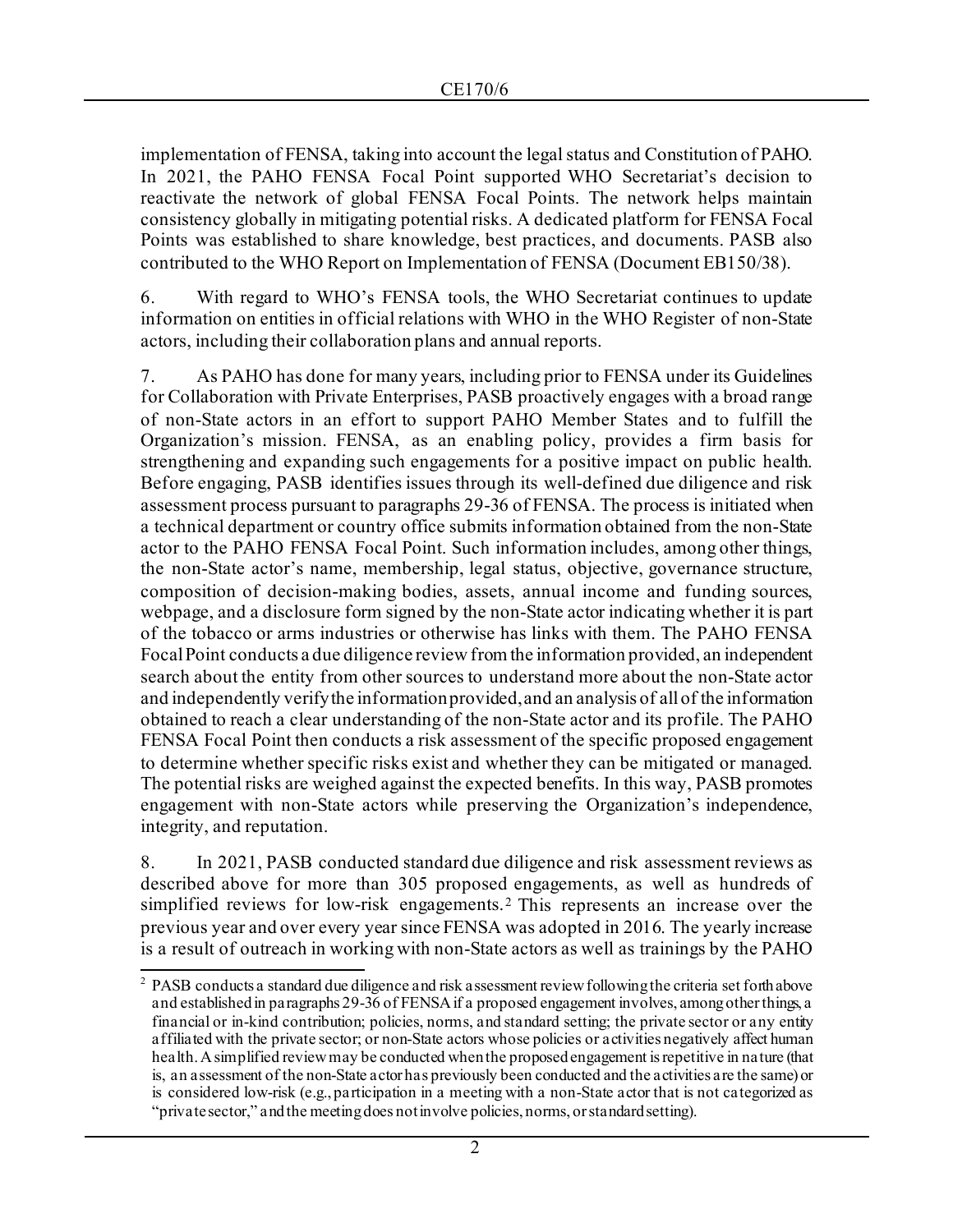FENSA Focal Point to improve awareness of FENSA and the Organization's internal processes. The reviewed proposals and subsequent engagements with non-State actors were robust across all levels and technical areas of the Organization. They included activities such as developing a strategy for improving quality of mortality data, capacity building for prevention of Chagas disease, supporting the implementation of strategies focused on reduction of chronic child malnutrition and early childhood development, and promoting road safety and injury prevention. PASB personnel also participated in and facilitated numerous virtual meetings and events with non-State actors from each category (i.e., non-governmental organizations, private sector, philanthropic foundations, and academic institutions). This permitted the Organization to raise awareness and advocate for its priorities in a range of public health areas, including disabilities, road safety, health systems strengthening, and communicable diseases, to name a few.

9. Consistent with previous years, approximately half of the proposed engagements originated in the country offices and the other half at the Regional level from technical departments in Headquarters. Also consistent with previous years, approximately 95% of the proposed engagements reviewed by the PAHO FENSA Focal Point under the standard due diligence and risk assessment process described above were approved for engagement because the benefit to public health outweighed any residual risks. In the few instances where engagement was not recommended pursuant to paragraph 44 of FENSA, PASB identified links to the tobacco industry. Other instances of non-engagement related to conflicts of interest that could not be mitigated or managed. In one such example, PASB determined during its standard due diligence and risk assessment process that the private sector non-State actor was part of the alcohol industry and the risk could not be mitigated for the specific proposed activity. As a result, and consistent with FENSA Paragraph 45, particular caution was exercised and engagement was not recommended.

10. PASB also conducted due diligence and risk assessment on non-State actors applying for or seeking renewal of the status of official relations with PAHO. PASB maintained close collaboration with those non-State actors in official relations with both PAHO and WHO. Forty-nine delegates from 24 non-State actors in official relations attended the 59th Directing Council of PAHO meeting in September 2021.

11. Training sessions to promote better understanding of the provisions of FENSA and to ensure consistent implementation across the Organization resumed in 2021 after a brief halt in 2020 due to resources being diverted for pandemic response. The training focused on strengthening a common understanding of FENSA as an enabling policy, identifying and, when possible, mitigating or managing risks, and highlighting the internal processes. For 2022, PASB will continue and expand on training across the Organization and is reviewing the possibility of developing an online training course. The aim is to ensure a comprehensive understanding of the Framework and the Organization's processes, so that the principles of FENSA are fully integrated to all engagements with non-State actors in a way that promotes engagement while mitigating risks and preserving the Organization's reputation.

12. FENSA has been fully implemented in PAHO, yet challenges persist. As noted above, there has been an increase in proposed engagements, requiring more due diligence